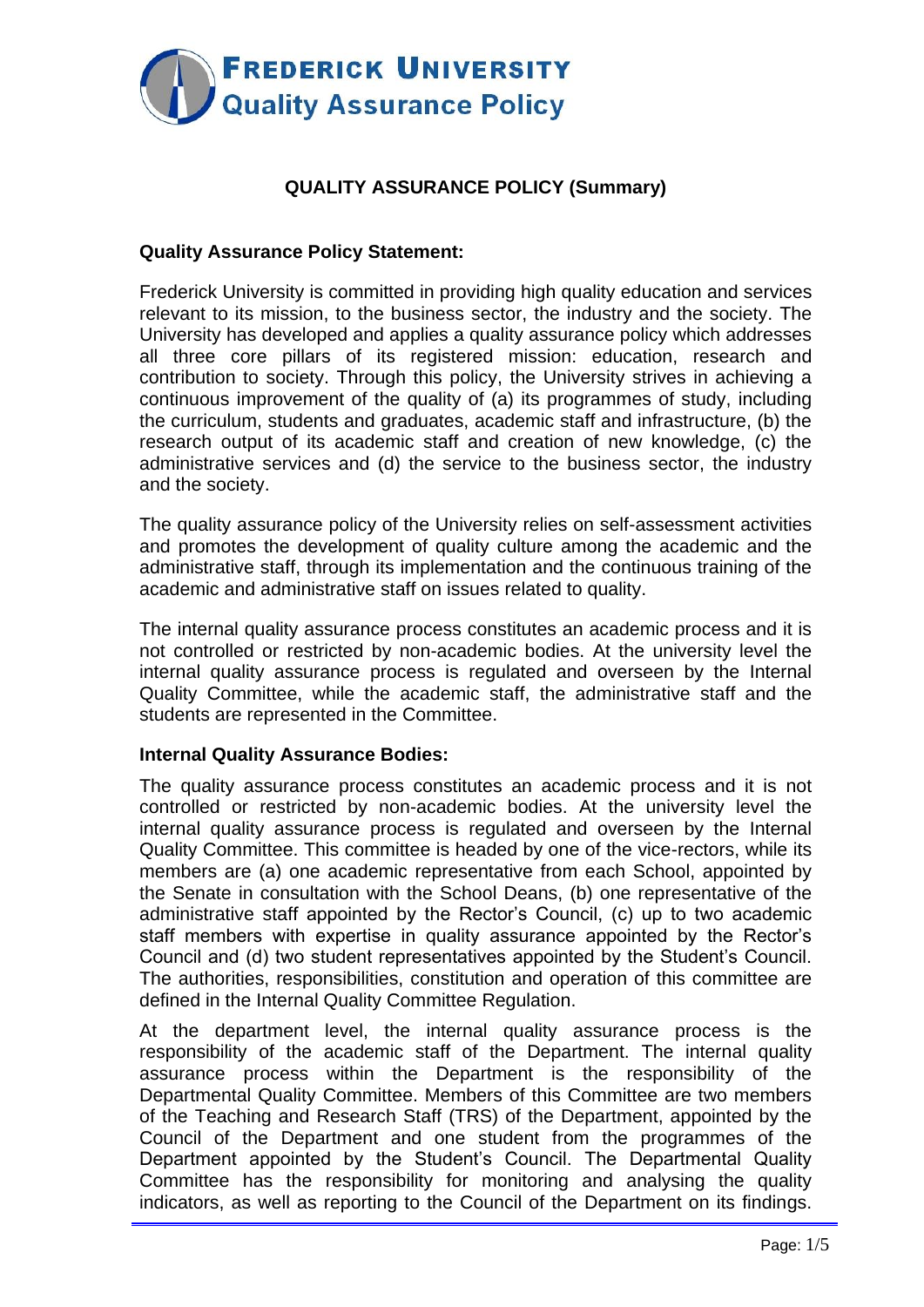Decision-making concerning the Programmes of Study and other quality issues is the responsibility of the academic staff through the Council of the Department. The details of the authorities, responsibilities, constitution and operation of this committee are defined in the Departmental Quality Committee Regulation (Link).

### **Internal Quality Assurance System:**

The Internal Quality System refers to all pillars of the mission and strategic goals of the Department/University. The Internal Quality System concerns the following four broad areas:

(a) **Academic programmes and teaching.** This part of the internal quality system covers the skills and competencies developed by the students, as well as the employability of graduates. It is achieved by monitoring a number of quality indicators such as the performance of students, the average degree grades of graduates and the duration of studies.

(b) **Research and creation of new knowledge.** This part of the internal quality system covers the quality and quantity of research output, expressed by the amount of research funding, the publications, and the recognition of the research work of the academic staff. This part of the internal quality system also covers the synergies of research with teaching, as well as the exploitation of research results by the industry and society.

(c) **Connection with the society and social contribution.** This part of the internal quality system covers the links of the University and its contribution to the industry and business organizations, professional bodies, social organizations and bodies, as well as government bodies. At the department level this contribution is expressed through the agreements signed, the consultation services provided, the participation in advisory committees, the development of projects, the organization of related events, etc.

(d) **University management and services:** This part of the internal quality systems covers the operation of the various services, the adequacy of staff involved, the facilities and infrastructure, student satisfaction, etc.

#### **Implementation of the Internal Quality System:**

The Internal Quality System includes the processes and methodologies employed in order to define, monitor, analyse and evaluate the quality indicators, to identify weaknesses and opportunities for further improvement, as well as to decide and apply remedial measures for achieving higher performance. The above process involves all university parties, including the academic staff and bodies, the administrative staff and services, as well as the students. It also involves other interested parties, such as the graduates, the employers and professional bodies, participating in the process usually through focus groups.

The internal quality process is achieved through annual reporting from all parties involved in the operation of the University. The internal quality processes concerning the academic staff, the student performance and the programmes of study is achieved through student questionnaires and self-evaluation reports. The internal quality processes concerning the services of the University is achieved through open reports developed by each service. The Internal Quality Committee monitors the implementation of the internal quality process and reports to the Senate every two years.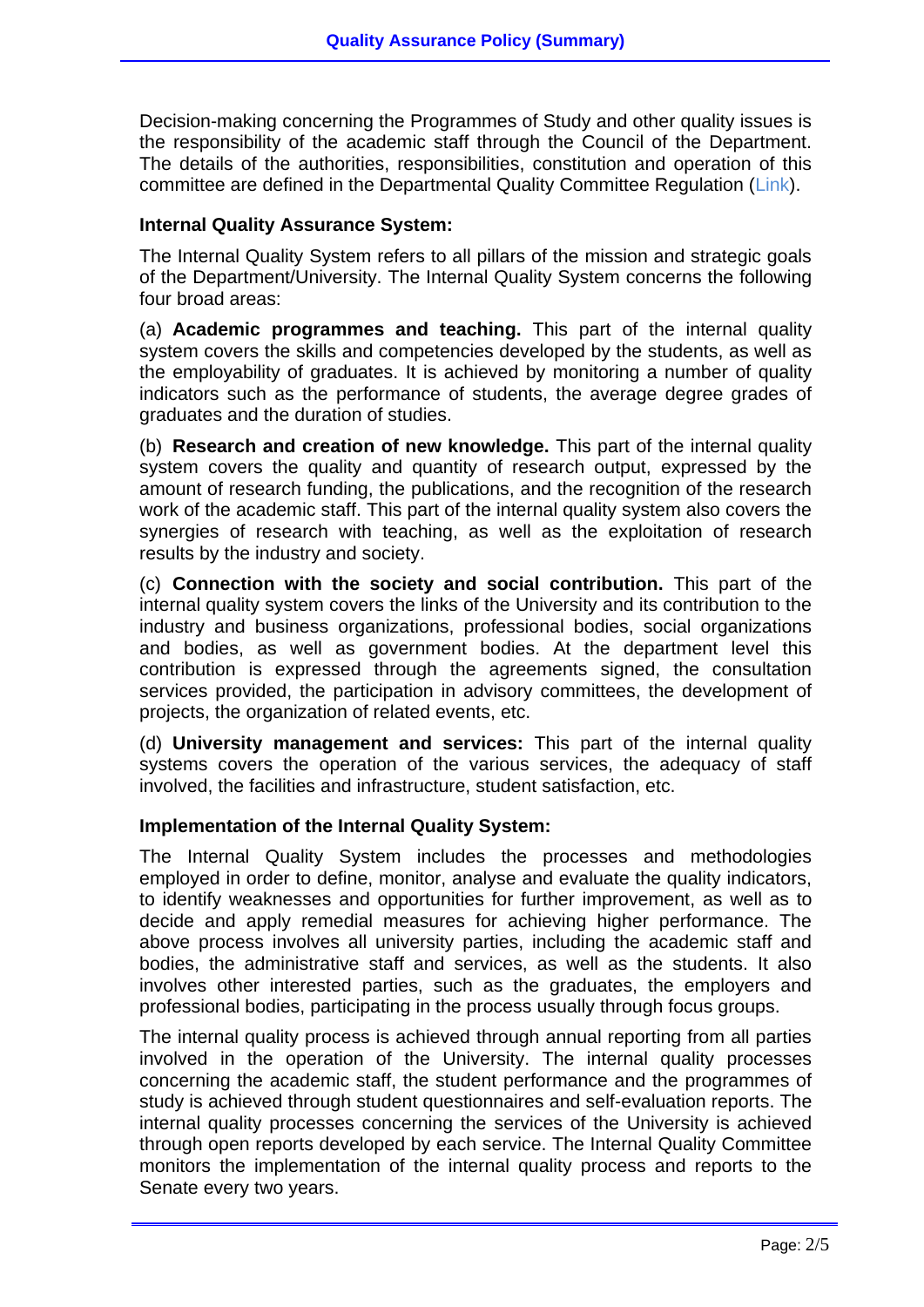The internal quality reporting process is obtained through a number of report templates and questionnaires developed by the Internal Quality Committee. These templates include the following:

**IQC100 (Student Course Evaluation):** This is questionnaire completed by the students for all courses at the end of each semester. This is an on-line questionnaire. It is made out of two parts: the course evaluation questionnaire and the instructor evaluation questionnaire. Through the course evaluation questionnaire, the students provide feedback to the department concerning the course such as the degree of difficulty, student workload, assessment, textbooks, infrastructure etc. This part of the questionnaire is utilised by the academic staff through the programme coordinator for improvements in the course and the programme. The second part of the questionnaire refers to the evaluation of the instructor on issues related to the organization of the course, the quality of the teaching material developed by the instructor, the availability of the instructor to help students, the feedback provided to the students etc. Through this part of the questionnaire, the students are required to give an overall grade to the instructor. The results of this part of the questionnaires are treated as confidential and are available only to the instructor for self-improvement. Only in cases where the overall grade of the instructor is below a threshold the results are also provided to the chairperson of the Department. In such a case, the instructor is requested to justify its low grading and suggest a remedial action plan.

**IQC101 (Faculty Course Evaluation):** This report is completed by the instructors of all courses at the end of each semester. Through this report, the instructors provide information about the course such as the teaching methods used, the assessment methods, teaching material, the results achieved, as well as suggestions for improvements. This report is used by the programme coordinator for improvements in the course and the programme. It is also used as a data source for the Program Self Evaluation report (IQC104).

**IQC104 (Programme Self Evaluation):** This report is completed by the program coordinator at the end of each academic year, and is submitted to the Departmental Quality Committee for analysis and evaluation. It is also used as a data source for the Department Self Evaluation Report (IQC107). It provides information on the programme structure and regulations, the focus groups involved in the evaluation of the program, the degree of implementation of previous action plans, as well as data and quality indicators related to the students' retention and performance, the graduates' degree grades and duration of studies, the destination of graduates, etc.

**IQC105 (Faculty Activity Report):** This report is completed by all academic staff members at the end of each academic year, and is submitted to the Departmental Quality Committee for analysis and evaluation. It is also used as a data source for the Department Self Evaluation Report (IQC107). It is also the basic information source for the faculty appraisal process (QC106). It provides information on the teaching activity, research activity, professional contribution and social contribution of the faculty member.

**IQC106 (Faculty Appraisal Report):** Faculty Appraisal is an on-going annual process that aims in the improvement of academic staff in all aspects related to their academic activity. This includes teaching, research and publications, administrative duties, as well as social contribution. Faculty Appraisal is conducted by the Chairperson of the Department based on the data provided by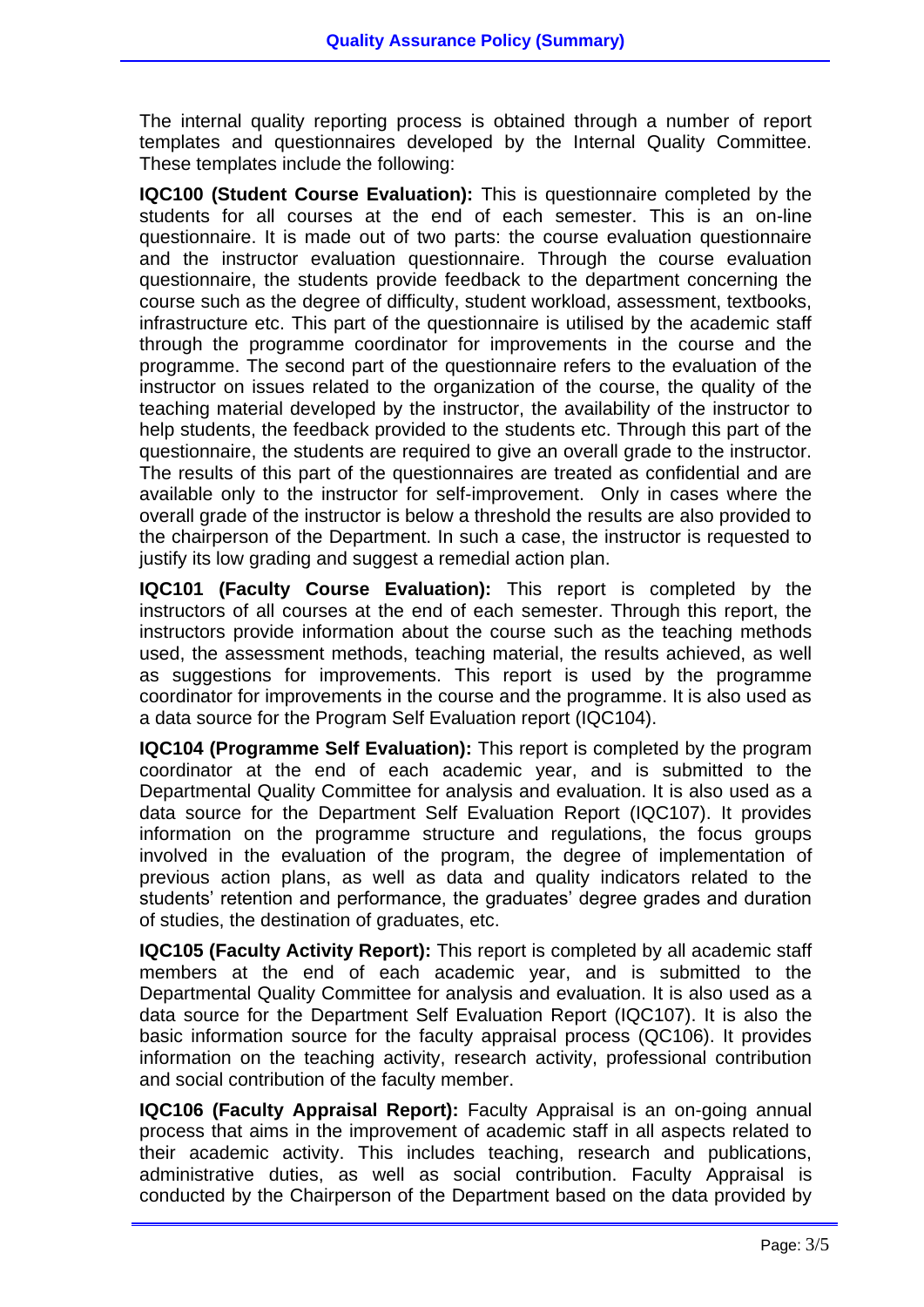each academic staff member in the Faculty Activity Report (IQC105). During the Faculty Appraisal process the performance indicators for the staff member are analysed and an action plan is decided between the appraiser and the appraisee. The Faculty Appraisal Report (IQC106) records the degree of implementation of the action plan of the previous year, the findings for the current year and the action plan for the following year.

**IQC107 (Department Self Evaluation):** This report concerns all aspects of the operation of the Department. It is based on data collected from all other questionnaires and reports of the Internal Quality system, while quality performance indicators are analysed and evaluated by the Departmental Quality Committee. The Department's Self Evaluation report is submitted annually to the Internal Evaluation Committee of the University, where an action plan is decided.

# **Quality indicators for Programmes of Studies:**

A variety of quality indicators are taken into account for the internal evaluation of the Programmes of Study offered by the Department. These indicators are related to:

(a) Programme structure: This includes the structure and content of the Programme and its ability to achieve the specified program learning outcomes. It includes the characteristics of the Programme related to the ratio between compulsory and elective courses, the ratio between the general foundation, discipline specific foundation and the specialization courses, the teaching and assessment methods, the ability of the Programme to strengthen the employability of its graduates through courses that enable students develop practical skills and competencies, etc. These features of the Programme are analysed by the Programme Coordinator in the Programme Self Evaluation report (IQC104) and evaluated by the Departmental Quality Committee. The findings of this committee are included in the Department Self Evaluation report (IQC107).

(b) Programme Students: This includes indicators related to the student intake, transfer student, dropouts, student retention and student profile (gender, country of origin). These indicators are analysed by the Programme Coordinator in the Programme Self Evaluation report (IQC104) and evaluated by the Departmental Quality Committee. The findings of this committee are included in the Department Self Evaluation report (IQC107).

(c) Student Performance: This includes indicators related to the student participation in the exams, the student failure rates and the student performance. These indicators are monitor by the Student's Performance Committee of the Department and analysed at the end of each semester. These indicators are also analysed by the Programme Coordinator in the Programme Self Evaluation report (IQC104) and evaluated by the Departmental Quality Committee. The findings of this committee are included in the Department Self Evaluation report (IQC107).

(d) Programme Graduates: This includes indicators related to the degree grades, the duration of studies and the destination of graduates (continue for further studies or employed in a discipline related field). These indicators are analysed by the Programme Coordinator in the Programme Self Evaluation report (IQC104) and evaluated by the Departmental Quality Committee. The findings of this committee are included in the Department Self Evaluation report (IQC107).